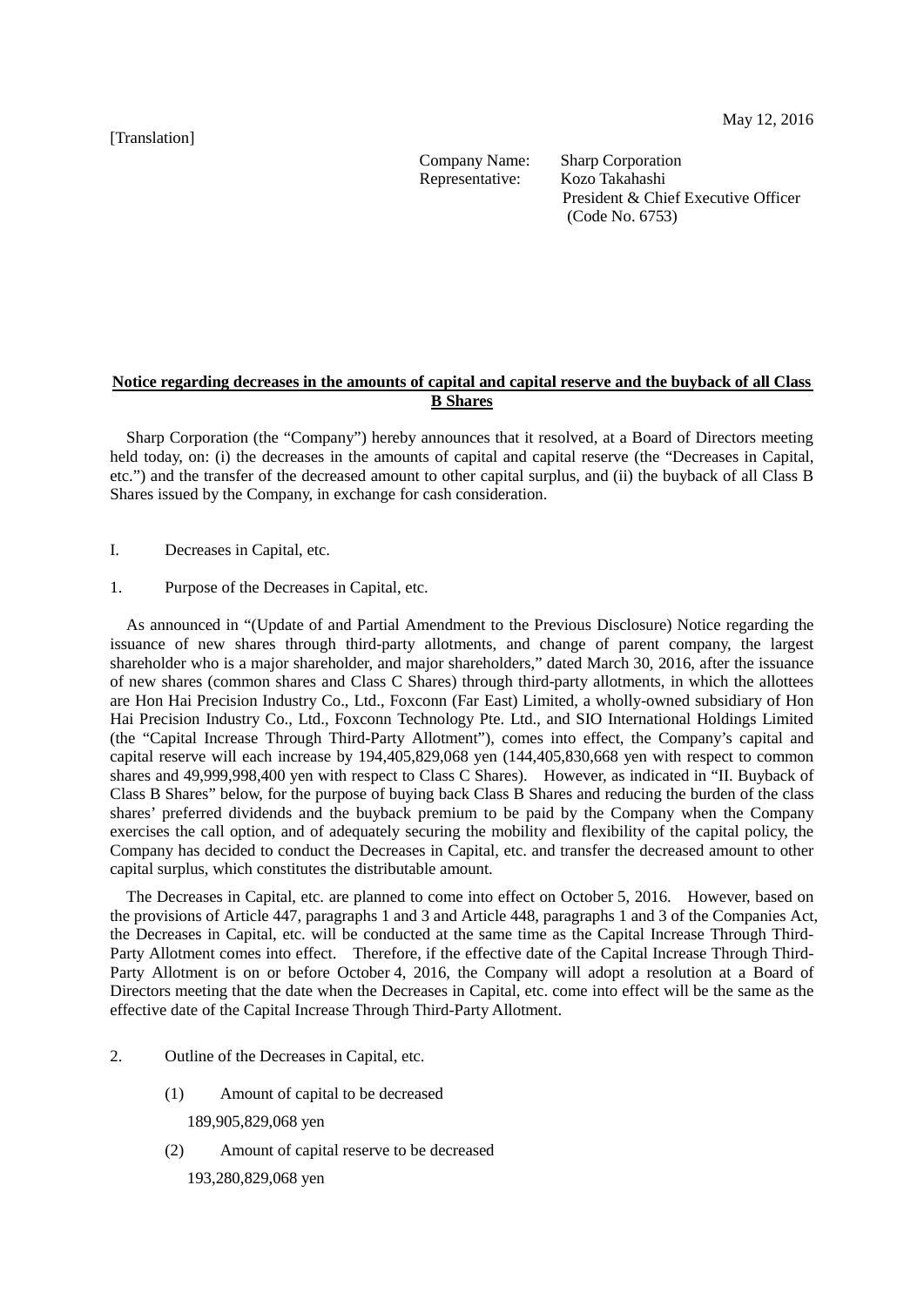(3) Method of the Decreases in Capital, etc.

After the Decreases in Capital, etc. are conducted as above based on the provisions of Article 447, paragraphs 1 and 3 and Article 448, paragraphs 1 and 3 of the Companies Act, the total amount of each will be transferred to other capital surplus.

3. Schedule of the Decreases in Capital, etc.

| May 12, 2016 (Thu.)    | Resolution at a Board of Directors meeting regarding the Decreases in         |
|------------------------|-------------------------------------------------------------------------------|
|                        | Capital, etc.                                                                 |
| May 27, 2016 (Fri.)    | Public notice regarding statements of objection by creditors (planned)        |
| June 27, 2016 (Mon.)   | Final due date for statements of objection by creditors (planned)             |
| October 5, 2016 (Wed.) | Effective date of the Decreases in Capital, etc. (planned).                   |
|                        | However, if the effective date of the Capital Increase Through Third-Party    |
|                        | Allotment is on or before October 4, 2016 (Tue.), the Company will adopt      |
|                        | a resolution at a Board of Directors meeting that the date when the           |
|                        | Decreases in Capital, etc. come into effect will be the same as the effective |
|                        | date of the Capital Increase Through Third-Party Allotment.                   |

#### 4. Outlook

The Decreases in Capital, etc. are a process to transfer the capital and capital reserve to the accounts of other capital surplus in the net assets section of the Company's balance sheet, and will not generate a change in the Company's net assets value or affect the Company's performance.

## II. Buyback of Class B Shares

1. Reason for the buyback

As announced in "Notice Regarding the Intention to Buy Back the Class B Shares and Incentive Program for Officers and Employees," dated April 29, 2016, for the purpose of reducing the burden of the class shares' preferred dividends and the buyback premium to be paid by the Company when the Company exercises the call option, based on Article 6-3, paragraph 6, of the Company's articles of incorporation, the Company will buy back all Class B Shares held by Japan Industrial Solutions Fund I.

For the funds for the buyback, the Company plans to use its internal resources.

### 2. Details of the buyback

| Type of shares to be  | Class B Shares                                                            |
|-----------------------|---------------------------------------------------------------------------|
| bought back           |                                                                           |
| Counterparty of the   | Japan Industrial Solutions Fund I                                         |
| buyback               |                                                                           |
| (shareholder)         |                                                                           |
| Total number of       | $25,000$ shares                                                           |
| shares to be bought   |                                                                           |
| back                  |                                                                           |
| Date of notice to     | May 12, 2016                                                              |
| shareholders          |                                                                           |
| Buyback date          | $(i)$ August 8, 2016, or $(2)$ the effective date of the Capital Increase |
|                       | Through Third-Party Allotment, whichever comes later.                     |
| Consideration of the  | The amount obtained by multiplying the total amount of 112% of the        |
| buyback of the shares | amount equal to the amount to be paid in per Class B Share (1,000,000)    |
|                       |                                                                           |